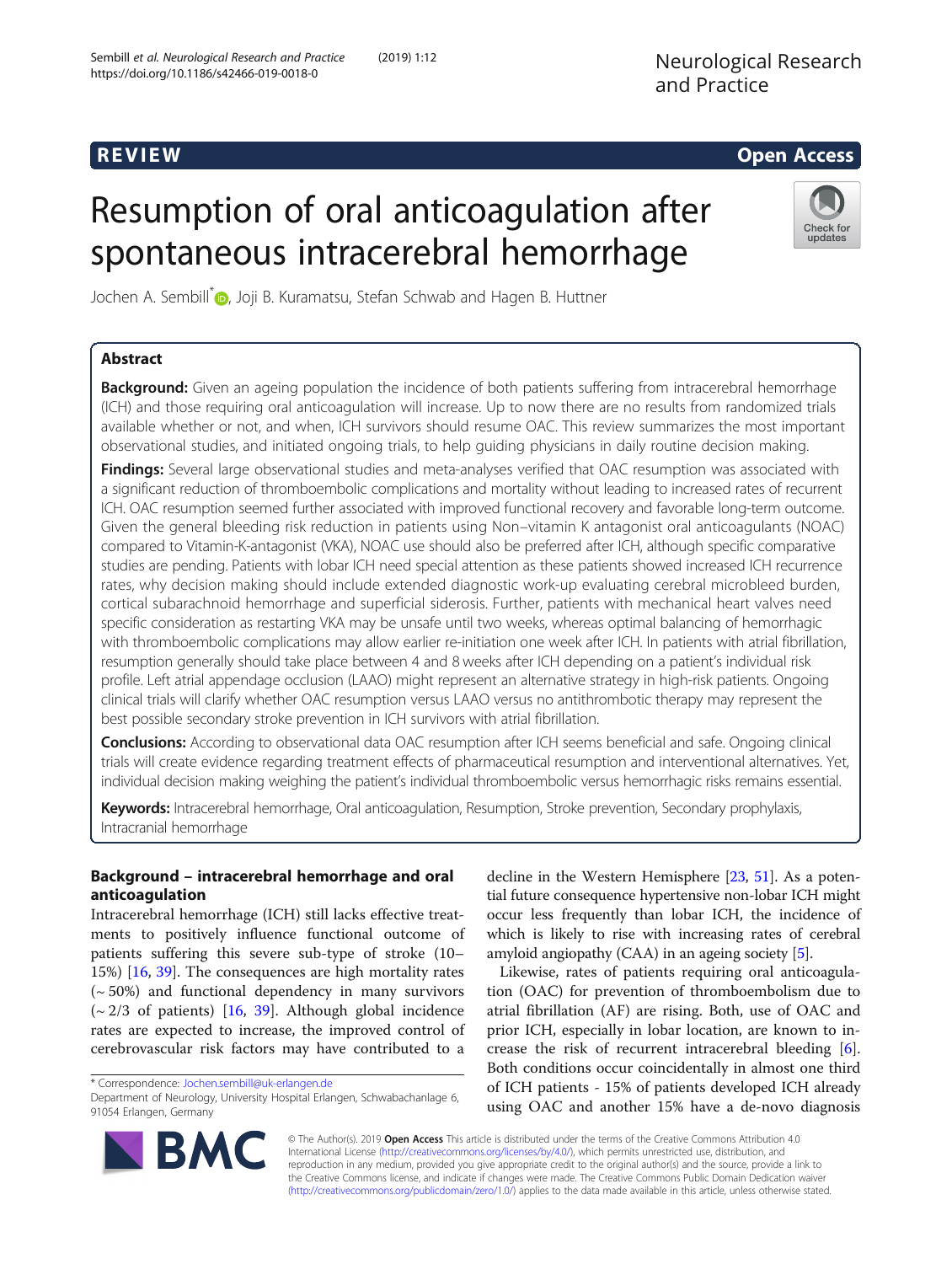indicating future OAC prescription [\[24,](#page-8-0) [32](#page-8-0), [34,](#page-8-0) [46](#page-9-0)]. Hence, question remains whether physicians should (re-)start a formally contraindicated treatment in high-risk patients already having experienced ICH as the most feared adverse OAC drug reaction.

#### Anticoagulation resumption – a no-win situation?

The difficult decision whether or not to resume OAC after ICH is based on weighing patient's individual risk for ischemic complications due to thromboembolism versus hemorrhagic complications, above all recurrent ICH. Due to low quality of evidence during time of preparation, the current 2014's & 2015's guidelines – American Heart Association/American Stroke Association, European Stroke Organization – do only provide little help, suggesting a multidisciplinary approach for individual decision making [[16](#page-8-0), [48\]](#page-9-0). While the benefit of OAC for prevention of thromboembolic complications, caused by several indications like atrial fibrillation, artificial heart valves, deep vein thrombosis and pulmonary embolism, or coagulopathies, is generally accepted, OAC resumption after ICH is mainly an issue of safety, i.e. risk of recurrent ICH [\[25](#page-8-0)].

Recurrence risk in general is related to several modifiable and non-modifiable factors. Patient age and stroke history represent non-modifiable risk factors for both thromboembolic and hemorrhagic complications, reflected by their simultaneous integration into commonly used stratification models (CHADS<sub>2</sub>-Score [0–6, from low to high stroke risk in AF patients; congestive heart failure =1, arterial hypertension =1, age  $\geq$  75 = 1, diabetes mellitus =1, previous stroke or transient ischemic attack =2] [[12\]](#page-8-0) and HAS-BLED-Score [0–9, from low to high major bleeding risk on anticoagulation; uncontrolled arterial hypertension  $=1$ , renal disease  $=1$ , liver disease  $=1$ , history of stroke =1, prior major bleeding =1, unstable INR =1, age  $> 65 = 1$ , use of drugs predisposing to bleeding  $= 1$ , alcohol use  $=1$ ]) [[37\]](#page-8-0). The same holds true for (uncontrolled, > 140 mmHg) arterial hypertension representing a major – but importantly modifiable – risk factor especially for recurrence of ICH, increasing hazard ratios [HR] to 3.5 (95% CI(1.7–7.5),  $p = .001$ ) in lobar ICH and to 4.2 (95% CI  $(1.0-17.5)$ ,  $p < .05$ ) in non-lobar ICH [[1\]](#page-8-0). Distinguishing location of index ICH is of outmost importance because of the strong relation between lobar ICH and cerebral amyloid angiopathy [\[25](#page-8-0)]. Lobar location increases the risk of recurrent ICH shown by longitudinal data ( $n = 1145$ ) documenting a duplication of the annual recurrence rate compared to non-lobar ICH (7.8% versus 3.4%) [[1\]](#page-8-0). In concordance, a meta-analysis of 9 cohort studies including 1552 patients investigated the first ever ICH risk in relation to cerebral microbleed status in patients with ischemic stroke and atrial fibrillation using long-term OAC [\[9](#page-8-0)].

The annual ICH incidence rate rose from 0.3% in patients without microbleeds to 0.8% in patients with any microbleeds and to 2.5% in patients with more than 5 microbleeds [[9\]](#page-8-0). Moreover, a vast number of additional factors – gender, diabetes mellitus, serum lipid levels, smoking, alcohol or drug abuse, and further medication subtly interacting with coagulation and platelet function – have been documented to be associated with ICH recurrence, complicating the decision if, when and how to resume OAC after ICH [[25\]](#page-8-0).

#### Current evidence

#### Resuming oral anticoagulation after ICH

After few and small-sized case series, the first larger retrospective observational analysis was published by Majeed et al. who investigated 234 patients with intracranial hemorrhage including 83 patients with ICH (55%,  $n = 83/234$ ) documenting an overall increased risk for intracranial hemorrhage recurrence if OAC was resumed (11.5% versus 17.8%) [[28\]](#page-8-0). In contrast, data from a Canadian registry (including 89% ICH patients,  $n = 252/284$  reported annual recurrence rates less than 2.5% as well as a decreased mortality in patients resuming OAC [[56\]](#page-9-0). Similar, a large Italian multicenter study documented an annual recurrence rate of 2.6% among 267 patients with intracranial hemorrhage resuming OAC (including 33% ICH patients,  $n = 88/267$ ). All these studies remained inconclusive on whether or not risks for ICH recurrence were increased in a setting of OAC resumption [[25](#page-8-0)].

From the year 2015 onwards there was growing evidence. The observational "geRman-widE mulTicenter Analysis of oRal Anticoagulation-associated intraCerebral hEmorrhage" (RETRACE) study included patients with OAC-associated ICH and investigated thromboembolic and hemorrhagic complication rates according to OAC exposure during one year of follow-up [\[24](#page-8-0)]. Among 719 survivors with AF, resumption of OAC significantly reduced thromboembolic events (OAC: 9/ 172 [5.2%] versus no-OAC: 82/547 [15.0%]; p < 0.001) without leading to increased rates of re-bleeding (OAC: 14/172 [8.1%] versus no-OAC: 36/547 [6.6%];  $p = 0.48$ ] [[24\]](#page-8-0). Furthermore, OAC resumption was associated with a decreased long-term mortality risk among patients included in a propensity-matched survival analysis (HR: 0.258 (95% Confidence Interval [CI], 0.125–0.534; p < 0.001); i.e. 9 patients with OAC of 108 died (8.3%) compared to 47 patients without OAC of 153 (30.7%;  $p <$ 0.001) [[24\]](#page-8-0).

The same year, a large Danish registry including 1752 patients reported data strongly supporting these results [[32\]](#page-8-0). The authors found a significantly decreased adjusted HR [0.55, 95% CI (0.39–0.78)] for all-cause mortality, stroke, and systemic embolism in patients on oral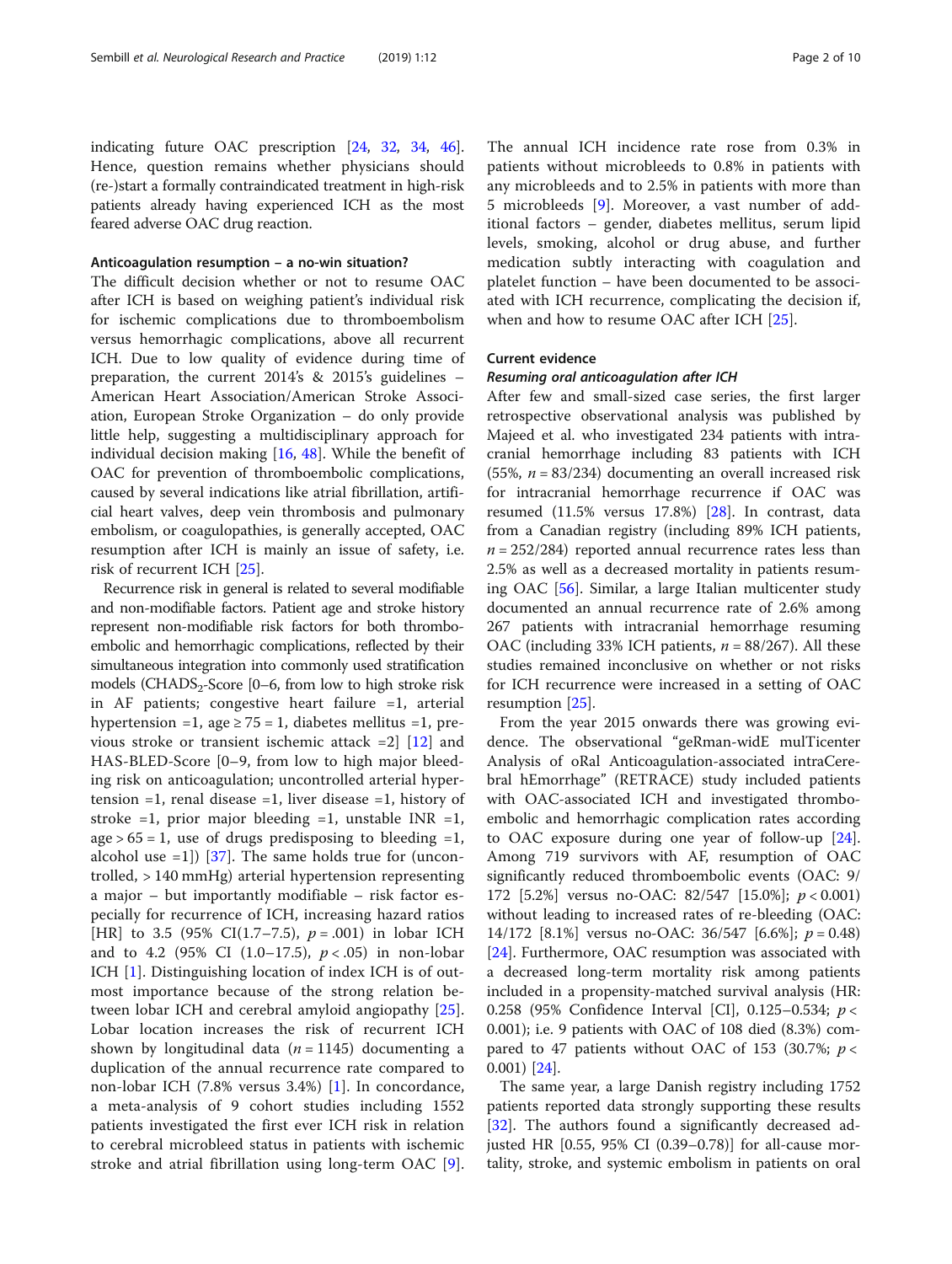anticoagulant treatment in comparison with no treatment during 1-year follow-up [\[32](#page-8-0)]. The annual incidence rate of ischemic stroke and systemic embolism among patients using OAC was halved (5.3, 95% CI (3.3–8.5) per 100 patient years) compared with patients without antithrombotic treatment (10.4) or on antiplatelet therapy (10.3). For recurrent ICH, rates of 8.0 for OAC treated patients again did not significantly differ from 8.6 for patients with no antithrombotic treatment [adjusted HR, 0.91, 95% CI (0.56–1.49)], and 5.3 for patients using antiplatelet therapy [adjusted HR, 0.60, 95% CI (0.37–1.03)]. Another Danish population-based cohort study ( $n = 2978$ ) confirmed these results, showing a significant lower risk of death [adjusted HR, 0.59, 95% CI (0.43–0.82)] and thromboembolic events [adjusted HR, 0.58 95% CI (0.35–0.97)] in ICH patients with post-discharge use of OAC, again without significantly increasing risks for major bleedings or recurrent ICH [adjusted HR 0.65, 95% CI (0.41–1.029] [[34\]](#page-8-0). These results favoring resumption of OAC were further reproduced by several subsequent observational and registry studies [\[35,](#page-8-0) [36,](#page-8-0) [53\]](#page-9-0).

To this day, the largest registry study was conducted in Taiwan and included 12,917 patients with intracranial hemorrhage from 1996 to 2011, reporting divergent results [\[4](#page-8-0)]. Chao and colleagues documented an increased risk for hemorrhage recurrence for both patients resuming OAC [HR 1.58, 95% CI (1.27–1.98)] as well as patients taking antiplatelet therapy [HR 1.36, 95% CI (1.19–1.57)] after propensity score matched analyses [\[4](#page-8-0)]. According to the authors only patients with a major thromboembolic risk  $(CHA<sub>2</sub>DS<sub>2</sub>-VASC-Score \ge 6)$  would have a net-benefit resuming warfarin, shown by comparison of the number needed to treat of 27 (for preventing one ischemic stroke) versus the number needed to harm of 91 (for producing one ICH) [[4](#page-8-0)]. However, these results might also be influenced by in general increased ICH risk in Asian patients [[51\]](#page-9-0).

Several meta-analyses of reported data have been conducted until now, all of them showing a significant reduction of thromboembolic complications without leading to increased risk of ICH recurrence [[3,](#page-8-0) [22,](#page-8-0) [30](#page-8-0), [57](#page-9-0)]. Furthermore, antiplatelet agents – sometimes considered as a safer alternative approach – were not beneficial neither for thromboembolism prophylaxis nor prevention of ICH recurrence [[22](#page-8-0)]. One recent meta-analysis of individual patient data ( $n = 1012$ ) did also address the association of OAC resumption with functional outcome, documenting that OAC resumption increases chances for a favorable outcome after 12 months (modified Rankin Scale 0–3) by 4-fold in both non-lobar and lobar ICH patients [\[2\]](#page-8-0). Even in the absence of recurrent clinically apparent stroke, patients resuming OAC seem to benefit with respect to better functional recovery, hypothetically due to prevention from micro- embolism cumulating to significant central nervous system damage influencing post-ICH recovery associated with cardioembolic stroke risk [\[29](#page-8-0)].

Of note, all of these observational studies harbor important limitations due to confounding by indication and selection bias [\[25](#page-8-0)]. Physicians individually weigh patient's risk for ischemic versus hemorrhagic complications which results in selected patients with favorable risk-benefit-profiles restarting OAC. This might also be reflected by their younger age, less severe ICH, and better functional outcome in observational studies [[24,](#page-8-0) [46](#page-9-0)]. In general, withholding therapy in severely affected patients is frequent in ICH care possibly further affecting post-discharge drug prescription [[44,](#page-9-0) [46](#page-9-0)]. As statistical adjustment is to a large extent possible for quantifiable parameters, additional unmeasured variables likely introduce residual bias influencing the reported associations [[22,](#page-8-0) [46\]](#page-9-0). Further, many investigations included heterogeneous patient cohorts combining different intracranial pathologies – mostly ICH, but also patients with subarachnoid hemorrhage, epidural or subdural hematomas – as well as OAC indications – atrial fibrillation, mechanical heart valves, deep vein thrombosis – each strongly influencing patients individual risk for recurrent hemorrhage or thromboembolism [\[25](#page-8-0)].

#### Mode of resumption

Although data from observational studies in the vast majority solely cover resumption of OAC using vitamin-K antagonists (VKA), it seems apparent that Non–vitamin K antagonist oral anticoagulants (NOAC) should be preferred [[25](#page-8-0)]. Compared to VKA large randomized trials have demonstrated a halved ICH incidence in patients using NOAC [\[10,](#page-8-0) [20\]](#page-8-0). Although the mechanism behind risk reduction is not completely understood, it seems that the more selective mode of action, i.e. targeting only one clotting factor, together with limited crossing of the blood–brain barrier (dabigatran) or effluxing out of the brain by p-glycoprotein efflux pumps (rivaroxaban and apixaban) lead to a more beneficial safety profile [[55](#page-9-0)]. Recently, a Bayesian network meta-analysis including 17 randomized controlled trials enrolling 116,618 patients evidenced that all NOACs were safer than warfarin for risk of ICH [[55\]](#page-9-0). Relative ranking probability based on surface under the cumulative ranking curve (SUCRA) suggested the safest profile among NOACs for dabigatran (SUCRA, 0.86) followed by edoxaban (SUCRA, 0.81), apixaban (SUCRA, 0.61), and rivaroxaban (SUCRA, 0.32). VKA was ranked as the least safe drug among all anticoagulants (SUCRA, 0.06). In general, NOACs were associated with a significant 54% relative risk reduction compared with warfarin (Odds Ratio [OR] 0.46, 95% CI  $(0.35-0.59)$ ;  $p < 0.001$ ). However, this analysis referred to drug safety only and did not focus on inter-class effects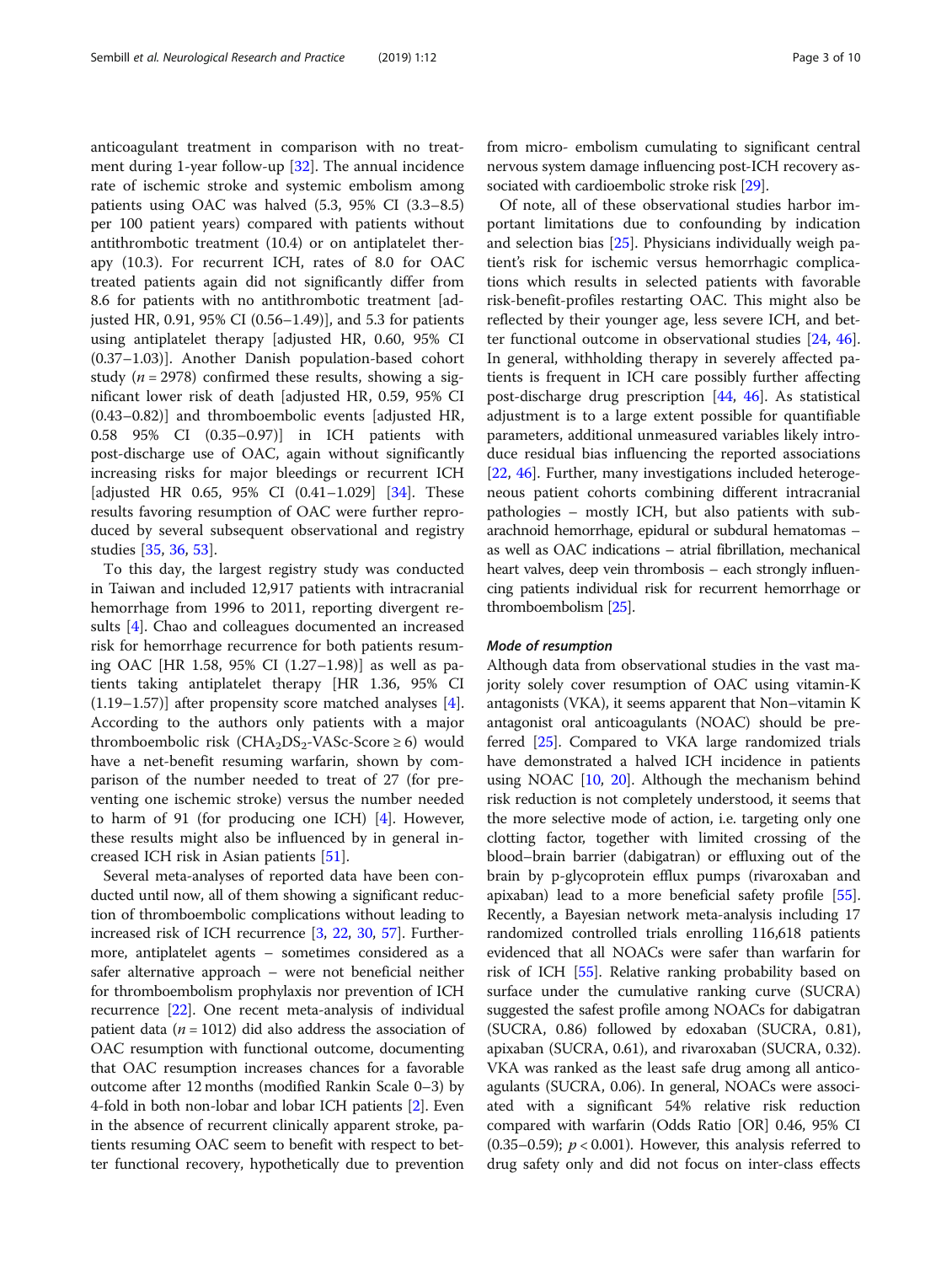regarding prevention of thromboembolic events [\[55](#page-9-0)]. Available data for the comparison of severity of vitamin-K-antagonist related ICH with NOAC-ICH provide only little differences, however in-hospital mortality might potentially be reduced in ICH under NOAC [[13,](#page-8-0) [19,](#page-8-0) [38,](#page-9-0) [49\]](#page-9-0). So far, studies specifically analyzing NOAC resumption after ICH do currently not exist [\[25](#page-8-0)].

#### Timing of resumption

The described observational studies documented a median starting point in between 4 to 6 weeks after ICH. Studies more specifically addressing this question reported a broad range of supposed optimal time points ranging from 72 h to 10–30 weeks [[15,](#page-8-0) [28](#page-8-0)]. One large Swedish registry study ( $n = 2619$ ) suggested an optimal time window within 7–8 weeks for resuming OAC after COX regression-based balancing between observed risk of ischemic and hemorrhagic complications [\[36](#page-8-0)]. Although having used sound statistical approaches, limitations of that study comprise censoring the first 4 weeks after ICH, narrow information on patient and ICH characteristics as well as treatment allocation gathered by outpatient dispensed drug registry [[36\]](#page-8-0). A meta-analysis from the Kings College in London, UK, assessed the associations of resuming VKA six weeks after ICH with occurrence of both thromboembolic and hemorrhagic complications over a one-year follow-up time frame [[22\]](#page-8-0). In essence, VKA-resumption was verified to be safe without increasing hemorrhagic complications over comparator treatments with platelet inhibitors [risk ratio: 1.34, 95% CI (0.79–2.30),  $p = 0.28$ ], or no antithrombotic treatment respectively [risk ratio: 0.93, 95% CI  $(0.45-1.90)$ ,  $p = 0.84$  [\[22\]](#page-8-0). As yet, it remains unclear when to optimally resume OAC after ICH but ongoing randomized trials might provide further evidence. Current expert opinion would suggest a timeframe between 4 to 8 weeks after index ICH depending on patient's individual risk profile [\[25\]](#page-8-0). Application of a shorter time period to resumption may only be considered in life-threatening situations and compelling indications, such as symptomatic intracardiac thrombus formation or acute pulmonary embolism, and only after confirmation of hematoma stability by control imaging and strict blood pressure control.

#### Resumption in patients with mechanical heart valves

As mentioned above, NOAC should be preferred today for OAC resumption in indications like AF or venous thromboembolism. However, this does not apply for patients with mechanical heart valves (MHV) in situ as NOACs were shown to be inferior to VKA in these patients [[11](#page-8-0)]. Neither cardiologic nor neurologic international guidelines provide specific recommendations how to treat MHV patients after ICH [\[16](#page-8-0), [33,](#page-8-0) [48,](#page-9-0) [50](#page-9-0)]. Compared to AF, patients with MHV are at risk of increased thromboembolic complications why a recent consensus paper from the European Society of Cardiology Working Group in Thrombosis recommended that systemic anticoagulation using heparins may be safe to start as early as 3 days after ICH and oral anticoagulation using VKA after 7 days, based on limited data from small observational studies and case series [[14](#page-8-0)].

The best available and most recent data came from a sub-group analysis of the German-wide multicenter RETRACE program which included among 2504 OAC-associated ICH patients 166 patients with MHV in situ [[26](#page-8-0)]. Resumption of therapeutic anticoagulation, using heparins or VKA, was related to a 10-fold increase in incidence of major extra- or intracranial hemorrhagic complications during hospital stay in MHV-patients [rate ratio: 10.3, 95% CI (3.7–35.7)] [[26](#page-8-0)]. Adjusted COX regression modeling for timing of anticoagulation revealed that OAC resumption may be safe after two weeks regarding bleeding complications, whereas optimal balancing of hemorrhagic with thromboembolic complications resulted in an earliest starting point of one week after ICH, to be considered especially in patients with highest risk for thromboembolism, i.e. concomitant AF, mitral position, or older prosthesis types [\[26\]](#page-8-0). Main results of this study are summarized in Fig. [1.](#page-4-0)

#### Resumption in patients with lobar ICH

Patients with ICH in lobar location compared to hypertensive non-lobar located ICH need special considerations due to strong relation to CAA, characterized by deposition of amyloid-β, micro-hemorrhages, and vascular fragility resulting in a greater risk for ICH recurrence [[39,](#page-9-0) [45\]](#page-9-0). Genetically CAA shows association with apolipoprotein E alleles (subtypes epsilon 2 & 4) likely leading to amyloid deposition triggering recurrent ICH [\[16](#page-8-0), [41](#page-9-0)]. A prediction model for CAA-associated lobar ICH integrating genetic characteristics  $-$  APOE  $\varepsilon$ 4 carrier  $-$  and radiological CT parameters – subarachnoid hemorrhage, finger-like ICH projections – showed excellent discrimination [Area under the curve: 0.92, 95% CI (0.86–0.98)] in a recent prospective study [[41](#page-9-0)]. Using MRI and clinical history CAA can be validly identified using the modified Boston criteria [\[27](#page-8-0)]. Observational studies documented recurrence rates for patients classified as having definite or probable sporadic CAA of 8.9 per 100 patient-years  $[95\% \text{ CI } (7.1-11)]$   $[52]$ .

MRI-detected presence and amount of cerebral microbleeds (CMB) seen on iron-sensitive sequences (T2\* weighted gradient-echo or susceptibility-weighted imaging) are associated with both first-ever ICH in ischemic stroke patients using OAC [OR 2.68, 95% CI  $(1.19-6.01)$ ,  $p = 0.017$ ] as well as with recurrence of ICH [> 10 CMB versus none: OR 5.6, 95% CI  $(2.1-15)$ ,  $p = 0.001$ [[8](#page-8-0), [9](#page-8-0)]. Pathologically, CMB correspond to hemosiderin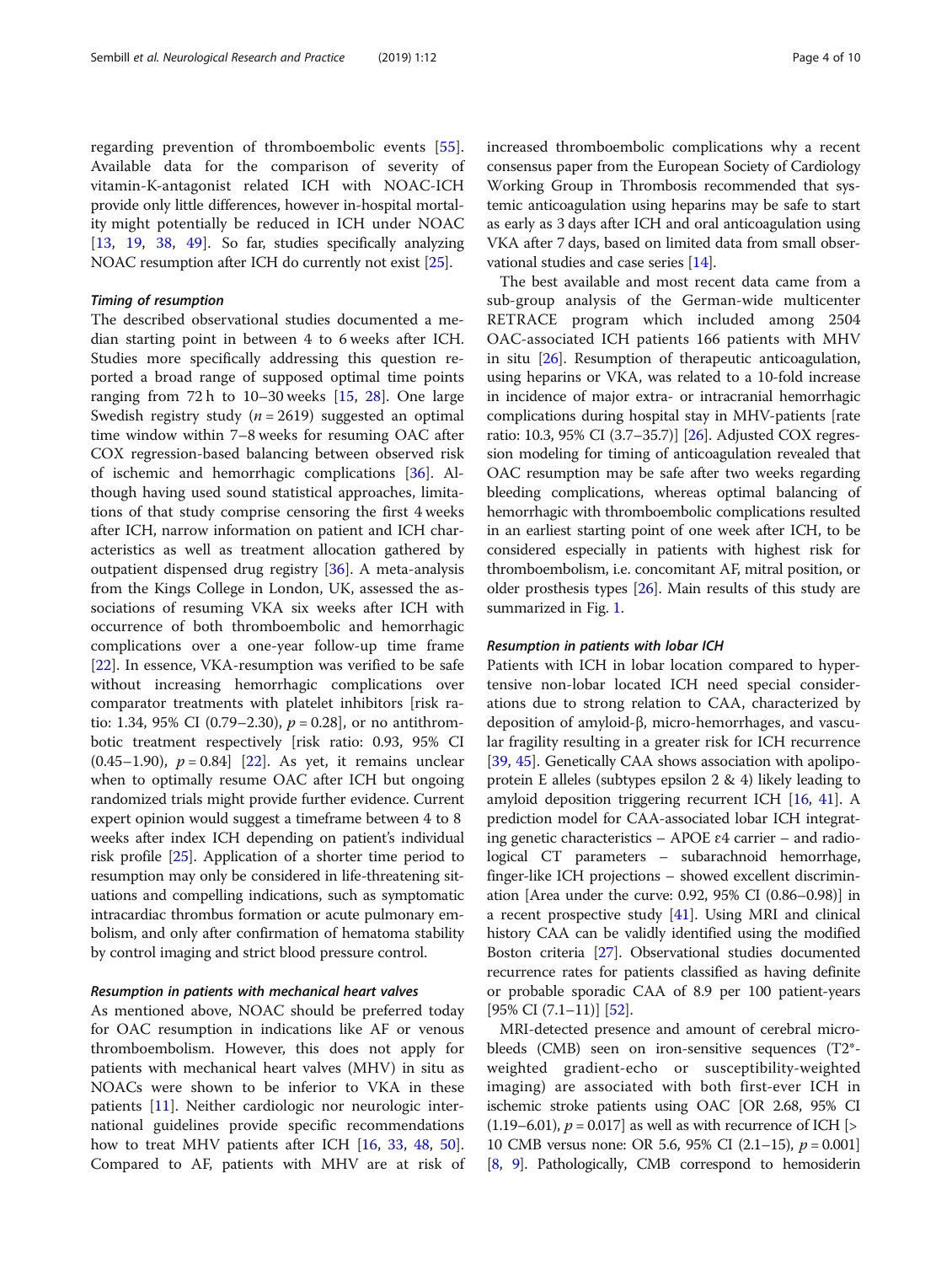<span id="page-4-0"></span>

deposits remaining in macrophages following a self-limiting microhemorrhage [[47](#page-9-0)]. Therefore, they are seen as a neuroimaging marker for small vessel disease contributing to most lobar ICH [\[54](#page-9-0)]. Further, cortical superficial siderosis (cSS) and cortical or convexity subarachnoid hemorrhage (cSAH) were identified as independent marker for increased hemorrhagic risk [HR 3.92, 95% CI (1.38– 11.17),  $p = 0.011$ , and HR 3.48, 95% CI (1.13–10.73),  $p = 0.030$ ] [[42\]](#page-9-0). If both probable CAA and cSS were present one investigation documented an ICH rate as high as 19% (95% CI, 11–32) compared to 6% (95% CI, 3– 12) in patients without cSS during 5 years of follow-up [\[7\]](#page-8-0).

Only one sub-analysis of an individual patient data meta-analysis to date aimed to analyze the impact of OAC on ICH recurrence in patients with probable/possible CAA  $(n = 190)$ . Although OAC resumption was consistent with overall lobar ICH associated with improved functional outcome and decreased mortality, numbers of patients and events were insufficient for investigating the influence of OAC on complication rates [\[2\]](#page-8-0). Summing up, decision making regarding OAC resumption in lobar ICH patients should include extended diagnostic work-up including magnetic resonance imaging to evaluate characteristics such as a microbleed burden, cSS or cSAH [[25](#page-8-0)]. Their presence should lead to even more critical weighing of the potential benefit of OAC resumption versus the increased bleeding risk, considering also alternative interventional strategies for thromboembolism prevention [\[25\]](#page-8-0). For a suggested flow chart on OAC resumption in patients with deep compared to lobar ICH location please see Fig. [2](#page-5-0).

#### Potential interventional prophylactic alternatives

The role of the left atrial appendage as the most important source of cardiac thromboembolism related to AF has led to introduction of left atrial appendage occlusion (LAAO) into clinical practice as a potential alternative treatment to long-term OAC. Percutaneous LAAO using the to date only approved device (WATCHMAN) showed non-inferiority compared to warfarin for prophylaxis of a primary composite endpoint of stroke, cardiovascular death, and systemic embolism in the multicenter, randomized PROTECT AF trial including 707 patients with non-valvular atrial fibrillation [[18\]](#page-8-0). As several concerns were raised by the U.S. Food and Drug Administration (FDA) especially regarding early acute safety events, a second trial – PREVAIL – was performed, documenting an improved safety over time (7-day procedure-related complications: PREVAIL 4.2% versus PROTECT AF 8.7%,  $p =$ 0.004) [\[17](#page-8-0), [18\]](#page-8-0). However, compared to warfarin this study did only reach non-inferiority regarding stroke or systemic embolism  $> 7$  days [[17](#page-8-0)]. Regarding the coprimary endpoint of the overall composite of stroke, systemic embolism and cardiovascular/unexplained death (18-month rate ratio 1.07 [0.57–1.89]) the upper bound of 1.89 extended the pre-specified noninferiority margin of 1.75, triggered by a higher number of (early) strokes in the intervention group (ischemic and hemorrhagic stroke, intervention: 6 [2.2%] versus control: 1 [0.7%]) [\[17\]](#page-8-0). Next to questionable efficacy and peri-interventional complications, the indicated antithrombotic therapy subsequent to device implantation needs consideration. The recommended antithrombotic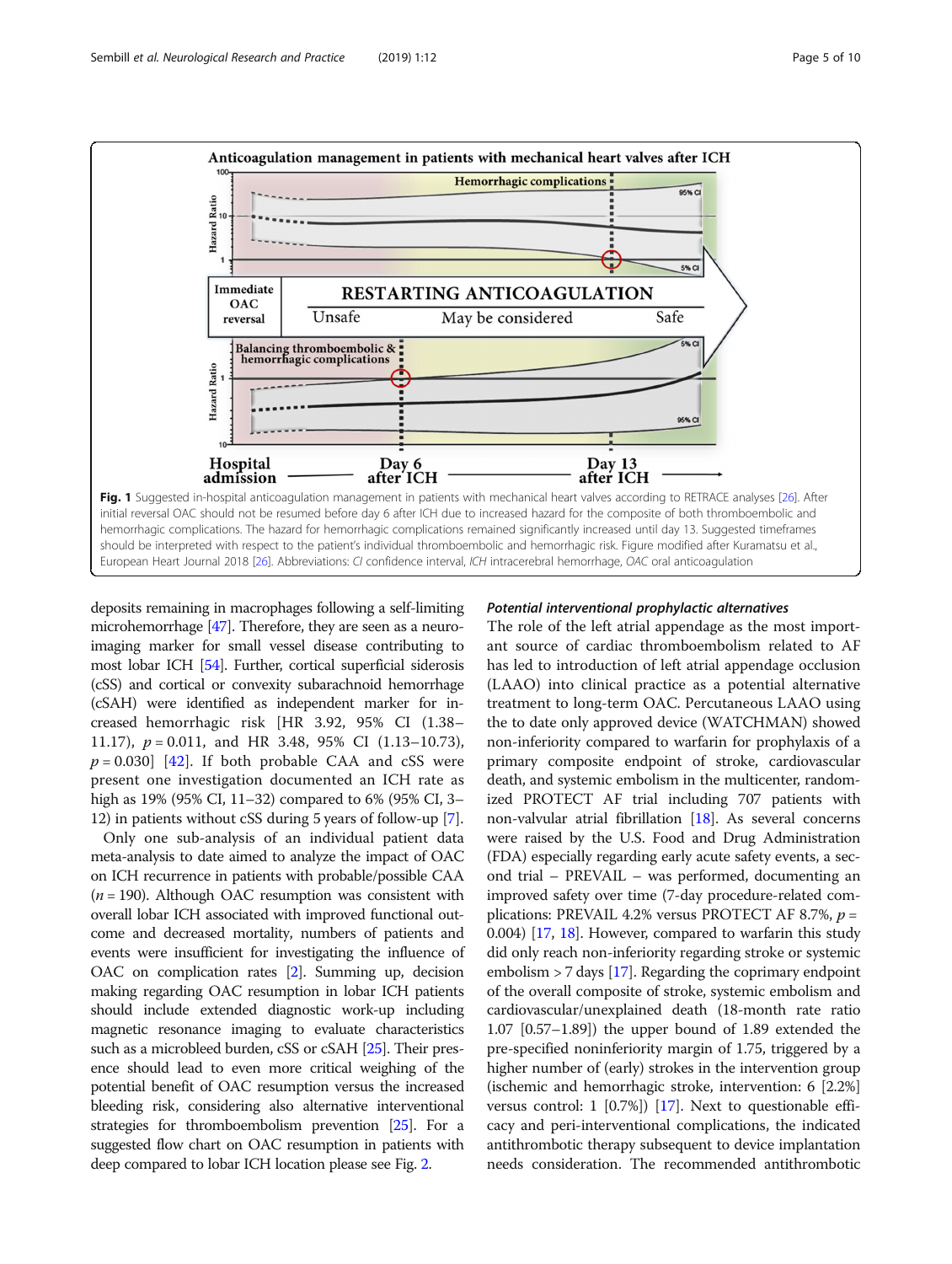<span id="page-5-0"></span>

therapy is related to the patient's individual bleeding risk. Based on the PROTECT-AF trial protocol, patients of low bleeding risk should receive VKA for 45 days, and then switch to dual antiplatelet therapy until 6 months, followed by life-long low-dose aspirin monotherapy [[18](#page-8-0)]. Patients of high bleeding risk, as among others patients after ICH, should be treated with dual antiplatelet therapy for one to six months, followed by life-long low-dose aspirin monotherapy. The assumed safety of this approach is based on results from the prospective multicenter nonrandomized ASAP feasibility study investigating LAAO in patients who were ineligible for OAC, however, safety in ICH patients remains unclear [\[40](#page-9-0)]. One observational study compared 151 ICH patients with AF who underwent LAAO with a propensity score-matched group of 151 patients receiving standard medical therapy [\[31\]](#page-8-0). Analyses showed a decreased risk for the composite endpoint consisting of all-cause mortality, ischemic stroke and major bleeding (HR 0.16, 95% CI (0.07–0.37)) as well as for recurrent ICH [HR 0.10, 95% CI (0.01–0.81)] in

patients having LAAO [\[31](#page-8-0)]. Therefore, LAAO might potentially represent an alternative strategy to chronic OAC therapy in high-risk ICH patients, provided its successful evaluation in ongoing randomized-controlled trials – especially compared with NOAC as a safer and potentially more effective comparator than VKA [[18](#page-8-0), [21](#page-8-0)]. Today, according to FDA approval, interventional LAAO is formally contraindicated in patients with high-bleeding risk such as ICH patients and its off-label use should be preceded by a critical and interdisciplinary decision making process [\[43\]](#page-9-0).

## **Outlook**

Several randomized controlled trials are currently registered in international trial registries investigating both pharmacological treatment and LAAO in patients after intracranial hemorrhage or with high bleeding risk, for overview see Table [1](#page-6-0). Pharmacological treatment mostly consist of NOACs (APACHE-AF, ASPIRE, NASPAF-ICH, PRESTIGE-AF) compared to no antithrombotic drug or antiplatelets (all 1:1) whereas interventional trials are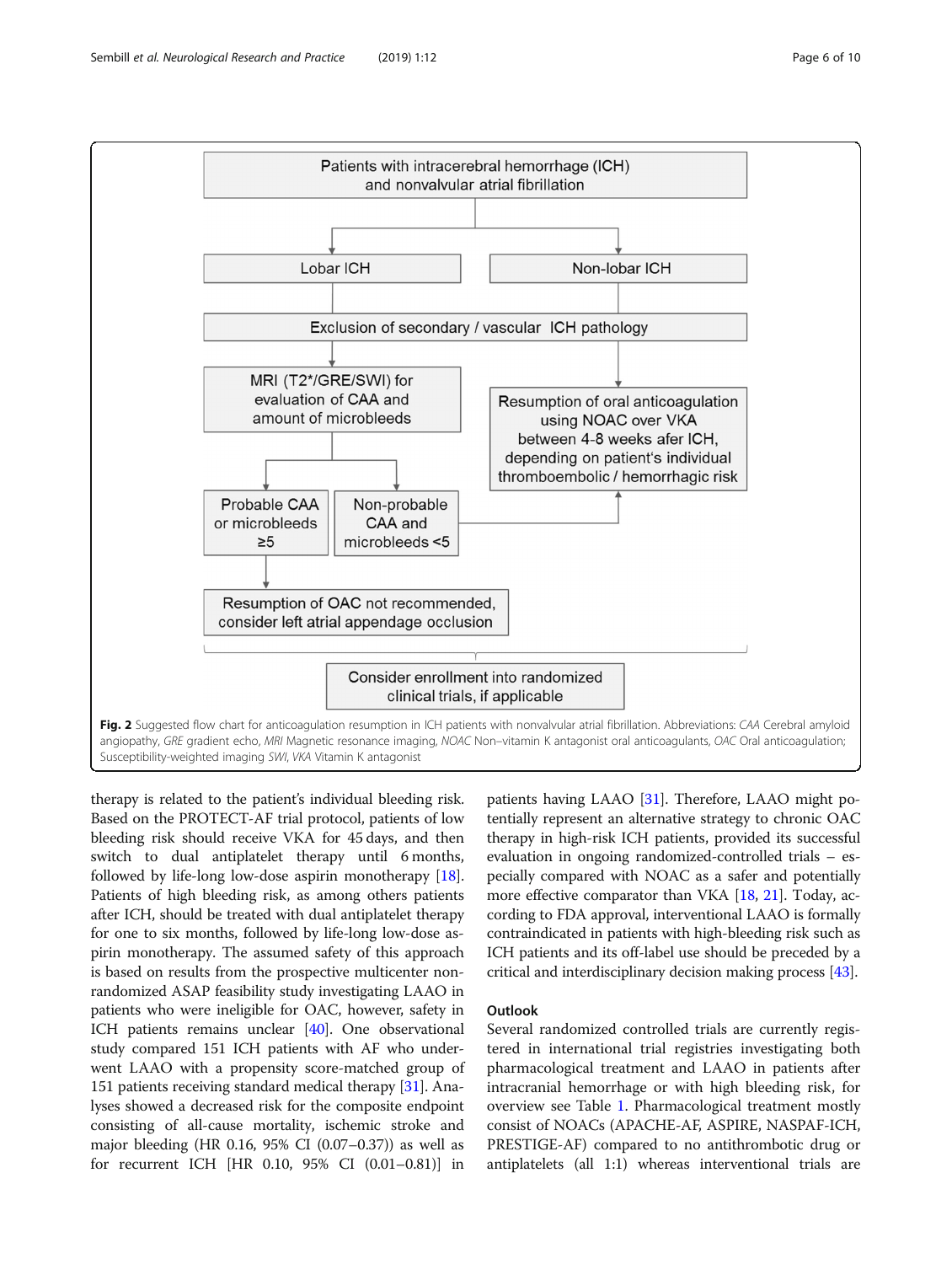<span id="page-6-0"></span>

| Table 1 Large randomized controlled trials investigating pharmacological or interventional treatment for stroke prevention after ICH                                                                                                               |                 |            |                                          |                               |                       |                                              |                                    |
|----------------------------------------------------------------------------------------------------------------------------------------------------------------------------------------------------------------------------------------------------|-----------------|------------|------------------------------------------|-------------------------------|-----------------------|----------------------------------------------|------------------------------------|
| (ClinicalTrials.gov)<br>Trial name                                                                                                                                                                                                                 | Design          |            | Allocation ratio Study population        | Est. sample size (n) Location |                       | Intervention                                 | Est. primary<br>completion<br>date |
| Pharmacological treatment                                                                                                                                                                                                                          |                 |            |                                          |                               |                       |                                              |                                    |
| APACHE-AF (NCT02565693)                                                                                                                                                                                                                            | Open label      | Ξ          | ICH and AF                               | $\infty$                      | Netherlands           | Apixaban vs antiplatelets or none            | January 2021                       |
| ASPIRE (NCT03907046)                                                                                                                                                                                                                               | Quadruple-blind | Ξ          | Non-lobar ICH and AF                     | 700                           | JSΑ                   | Apixaban vs ASS 81 mg/d                      | April 2024                         |
| NASPAF-ICH (NCT02998905)                                                                                                                                                                                                                           | PROBE           | Ξ          | ICH and AF                               | 100                           | Canada                | NOAC vs ASS 81 mg/d                          | October 2019                       |
| PRESTIGE-AF                                                                                                                                                                                                                                        | Open label      | 툳          | $\overline{\underline{C}}$               | 662                           | Europe                | NOAC vs antiplatelets or none                | November 2022                      |
| SOSTART (NCT03153150)                                                                                                                                                                                                                              | PROBE           | Ξ          | ICH and AF                               | 800                           | United Kingdom        | OAC vs antiplatelets or none                 | July 2021                          |
| <b>STATICH (NCT03186729)</b>                                                                                                                                                                                                                       | PROBE           | Ξ          | ICH and AF or no AF                      | 500                           | Scandinavia           | OAC or antiplatelets vs none                 | June 2021                          |
| Left atrial appendage occlusion (LAAO)                                                                                                                                                                                                             |                 |            |                                          |                               |                       |                                              |                                    |
| A <sub>3</sub> ICH (NCT03243175)                                                                                                                                                                                                                   | PROBE           | E          | ICH and AF                               | 300                           | France                | Apixaban vs LAAO vs antiplatelets<br>or none | December 2022                      |
| Amulet IDE (NCT02879448)                                                                                                                                                                                                                           | Open label      | Ξ          | High bleeding risk and AF                | 1878                          | Worldwide             | Amulet LAAO vs WATCHMAN LAAO February 2020   |                                    |
| ASAP-TOO (NCT02928497)                                                                                                                                                                                                                             | Open label      | $\geq$     | High bleeding risk and AF                | 888                           | Belgium, Denmark, USA | LAAO vs antiplatelets or none                | December 2023                      |
| CLOSURE-AF (NCT03463317)                                                                                                                                                                                                                           | Open label      | Ξ          | High bleeding risk and AF                | 1512                          | Germany               | LAAO vs active comparator<br>(NOAK or VKA)   | February 2021                      |
| LAAOS III (NCTO1561651)                                                                                                                                                                                                                            | Quadruple-blind | E          | Cardiopulmonary bypass<br>surgery and AF | 4812                          | Canada                | Surgical LAAO vs best medical<br>treatment   | November 2022                      |
| PRAGUE-17 (NCT02426944)                                                                                                                                                                                                                            | Open label      | Ξ          | History of bleeding<br>and AF            | 400                           | Czech Republic        | LAAO vs NOAK                                 | May 2018                           |
| STROKECLOSE (NCT02830152) PROBE                                                                                                                                                                                                                    |                 | $\geq$     | ICH and AF                               | 750                           | Sweden                | LAAO vs best medical treatment               | May 2022                           |
| Abbreviations: AF atrial fibrillation, Est. estimated, ICH inracranial hemorrhage, LAAO left atrial appendage occlusion, PROBE prospective randomized open blinded end-point<br>Information based on data from international (US, Asian, European) |                 | registries |                                          |                               |                       |                                              |                                    |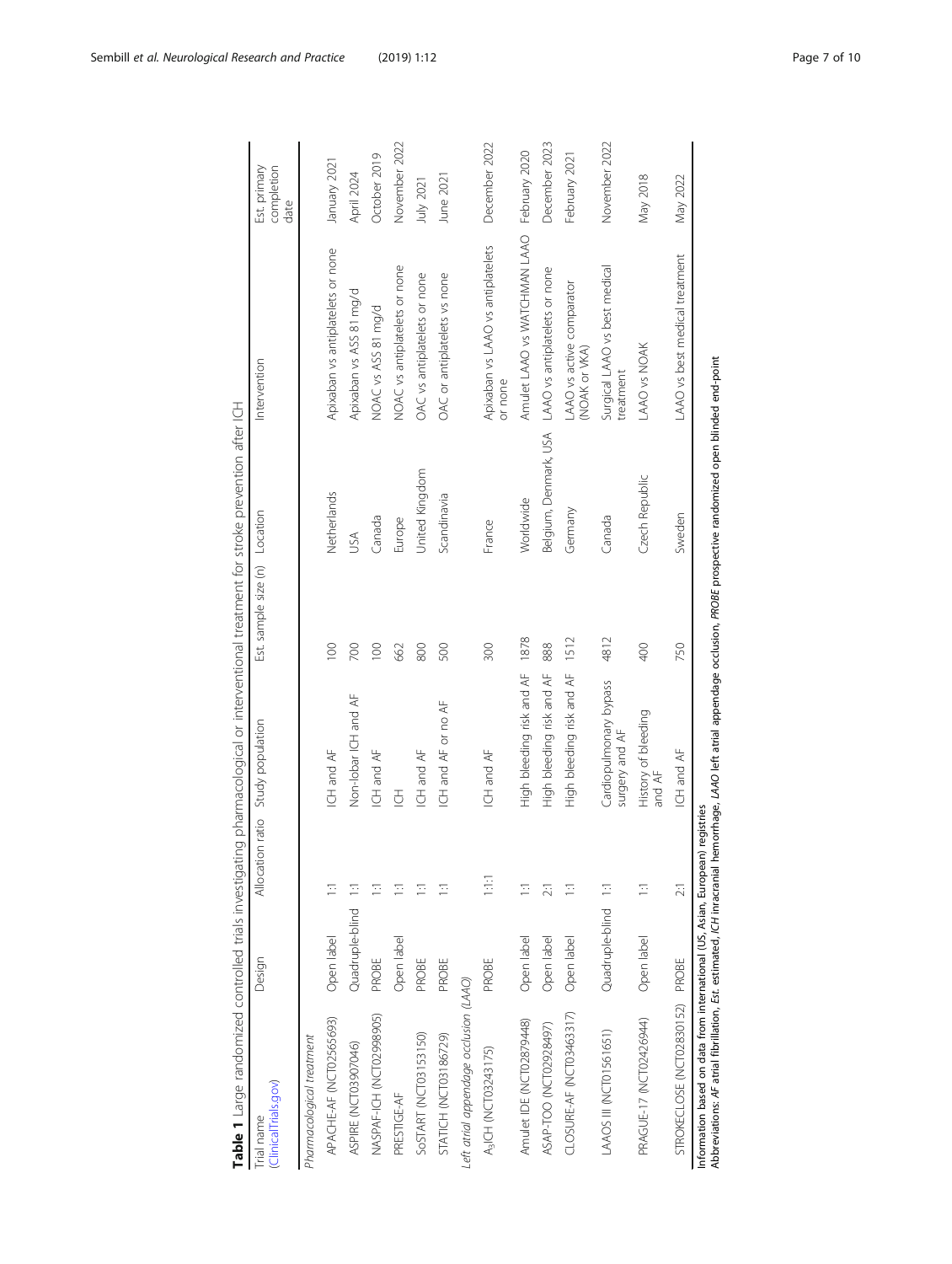While some trials appear underpowered to detect significant differences (APACHE-AF, NASPAF-ICH, both  $n = 100$ , especially three well-designed large pharmacological trials may be able to document statistically significant effects of investigated treatments. First, the investigator-led "Start or STop Anticoagulants Randomised Trial" (SoSTART) plans to include 800 AF patients after non-traumatic and non-aneurysmal intracranial hemorrhage to compare treatment effects of any OAC versus antiplatelets or no antithrombotic medication on the incidence rate of a composite outcome of acute coronary syndrome, ischemic or hemorrhagic stroke, and vascular or non-vascular death. Second, the European Union funded "PREvention of STroke in Intracerebral haemorrhaGE survivors with Atrial Fibrillation" (PRESTIGE-AF) trial aims to include 662 patients with AF after ICH only to investigate superiority of NOACs for prevention of ischemic stroke and non-inferiority regarding recurrence of ICH compared to antiplatelets or no antithrombotic treatment. Third, the "Anticoagulation in ICH Survivors for PreventIon and REcovery" (ASPIRE) trial plans to include 700 ICH patients to analyze the hypothesis that Apixaban is superior to ASS for reducing rates of recurrent hemorrhagic or ischemic strokes or death. The strict exclusion of highest-risk patients – lobar ICH with cerebral amyloid angiopathy – prior identified by observational studies may represent a further advantage of this trial.

With respect to LAAO, two trials – STROKECLOSE and  $A_3$ ICH – specifically include patients after ICH to compare LAAO with pharmacological treatments. Other trials will investigate patients with generally increased bleeding risk, i.e. high HAS-BLED-Scores, history of major bleeding, chronic kidney disease, or per investigator judgement. The German CLOSURE-AF study will analyze the incidence of a composite of stroke, systemic embolism, major bleeding, and cardiovascular or unexplained death, among 1512 patients with AF and high bleeding risk or history of bleeding (e.g. ICH), comparing LAAO with best medical care including NOAK or VKA. A different approach will be investigated by the quadruple-blind (participant, care provider, investigator, outcomes assessor) trial LAAOS III which will compare surgical LAAO with best medical treatment in patients with AF undergoing surgery for cardiopulmonary bypass.

Taken together, the near future will hopefully provide clear evidence created by large randomized trials to optimally treat patients with indication for oral anticoagulation after ICH.

### **Conclusions**

Sufficiently powered prospective randomized trials both investigating OAC resumption as well as LAAO are currently recruiting patients. To date, the best evidence comes from large observational studies and meta-analyses, indicating that resumption of OAC is reducing the risk for thromboembolic events and mortality without significantly increasing the risk for hemorrhagic complications. The use of NOACs might further contribute to safety of OAC resumption, which should take place between 4 to 8 weeks after ICH in patients with AF. Resumption of VKA in patients with MHV should not take place before one week after ICH. Safety may further be influenced by location of ICH and presence of CMB, cSS and cSAH, making it crucial to individually weigh patients' risk for thromboembolic versus hemorrhagic complications.

#### Abbreviations

AF: Atrial fibrillation; CAA: Cerebral amyloid angiopathy; CHADS: [Acronym] Congestive heart failure, Hypertension, Age, Diabetes mellitus, Stroke; CI: Confidence interval; CMB: Cerebral microbleeds; cSAH: cortical or convexity subarachnoid hemorrhage; cSS: cortical superficial siderosis; FDA: Food and Drug Administration; HAS-BLED: [Acronym] Hypertension, Abnormal renal/liver function, Stroke, Bleeding history or predisposition, Labile international normalized ratio, Elderly, Drugs/alcohol concomitantly; HR: Hazard ratio; ICH: Intracerebral hemorrhage; LAAO: Left atrial appendage occlusion; MHV: Mechanical heart valves; NOAC: Non–vitamin K antagonist oral anticoagulants; OAC: Oral anticoagulation; OR: Odds ratio; SUCRA: Surface under the cumulative ranking curve; VKA: Vitamin K antagonist

#### Acknowledgements

Not applicable.

#### Funding

None.

#### Availability of data and materials Not applicable.

#### Authors' contributions

JAS and HBH prepared the manuscript. JBK and SS critically revised the manuscript for intellectual content. JAS, JBK, HBH performed literature research. All authors read and approved the final manuscript.

#### Ethics approval and consent to participate

Not applicable.

#### Consent for publication

Not applicable.

#### Competing interests

The authors declare that they have no competing interests.

#### Publisher's Note

Springer Nature remains neutral with regard to jurisdictional claims in published maps and institutional affiliations.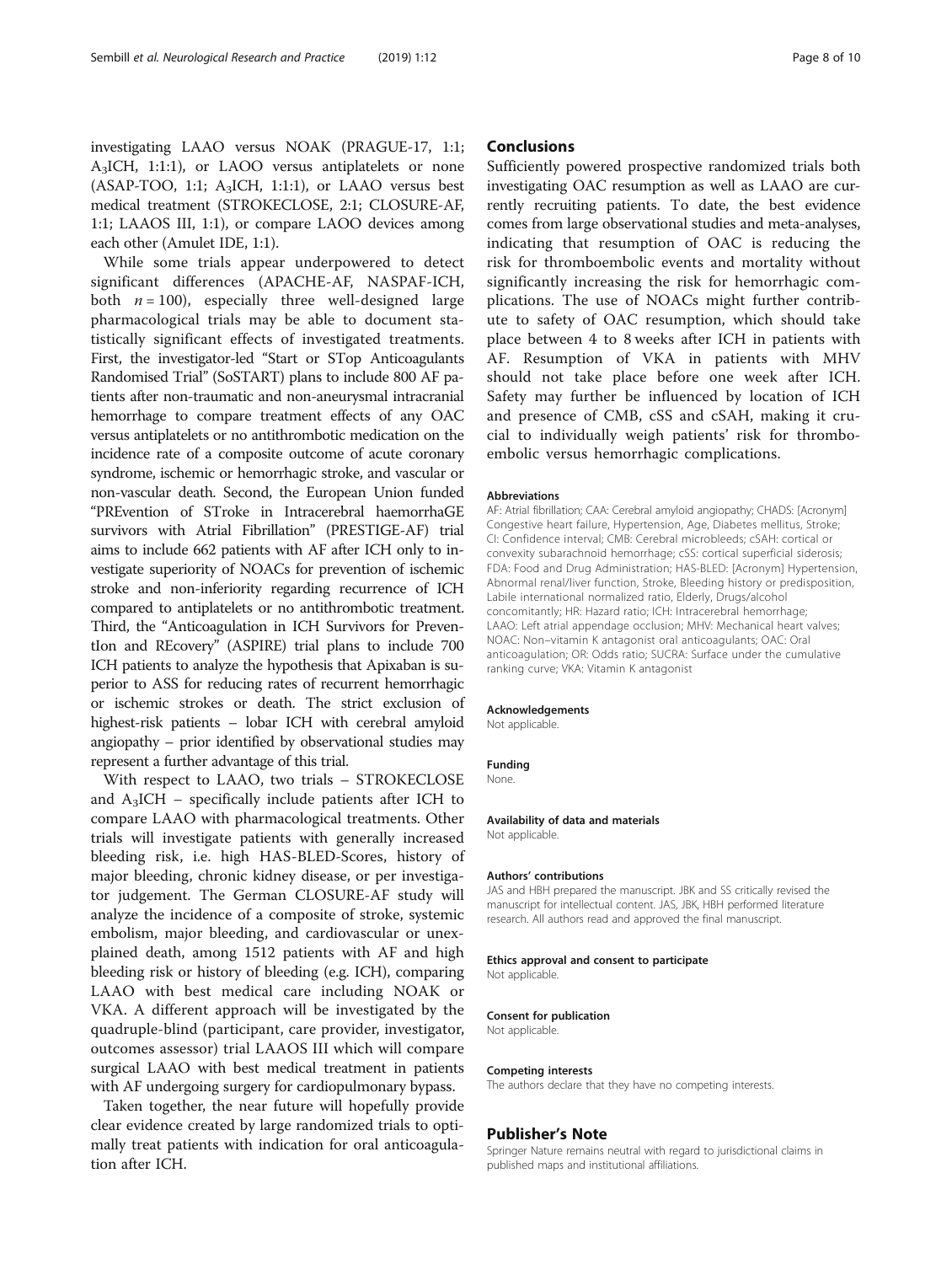#### <span id="page-8-0"></span>Received: 10 February 2019 Accepted: 1 April 2019 Published online: 10 May 2019

#### References

- 1. Biffi, A., Anderson, C. D., Battey, T. W., Ayres, A. M., Greenberg, S. M., Viswanathan, A., et al. (2015). Association between blood pressure control and risk of recurrent intracerebral hemorrhage. Jama, 314(9), 904–912.
- 2. Biffi, A., Kuramatsu, J. B., Leasure, A., Kamel, H., Kourkoulis, C., Schwab, K., et al. (2017). Oral anticoagulation and functional outcome after intracerebral hemorrhage. Annals of Neurology, 82(5), 755–765.
- 3. Chai-Adisaksopha, C., Iorio, A., Hillis, C., Siegal, D., Witt, D. M., Schulman, S., et al. (2017). Warfarin resumption following anticoagulant-associated intracranial hemorrhage: A systematic review and meta-analysis. Thrombosis Research, 160, 97–104.
- 4. Chao, T. F., Liu, C. J., Liao, J. N., Wang, K. L., Lin, Y. J., Chang, S. L., et al. (2016). Use of Oral anticoagulants for stroke prevention in patients with atrial fibrillation who have a history of intracranial hemorrhage. Circulation, 133(16), 1540–1547.
- 5. Charidimou, A., Boulouis, G., Gurol, M. E., Ayata, C., Bacskai, B. J., Frosch, M. P., et al. (2017). Emerging concepts in sporadic cerebral amyloid angiopathy. Brain, 140(7), 1829–1850.
- 6. Charidimou, A., Boulouis, G., Roongpiboonsopit, D., Auriel, E., Pasi, M., Haley, K., et al. (2017). Cortical superficial siderosis multifocality in cerebral amyloid angiopathy: A prospective study. Neurology, 89(21), 2128–2135.
- 7. Charidimou, A., Boulouis, G., Xiong, L., Jessel, M. J., Roongpiboonsopit, D., Ayres, A., et al. (2017). Cortical superficial siderosis and first-ever cerebral hemorrhage in cerebral amyloid angiopathy. Neurology, 88(17), 1607–1614.
- 8. Charidimou, A., Imaizumi, T., Moulin, S., Biffi, A., Samarasekera, N., Yakushiji, Y. , et al. (2017). Brain hemorrhage recurrence, small vessel disease type, and cerebral microbleeds: A meta-analysis. Neurology, 89(8), 820–829.
- 9. Charidimou, A., Karayiannis, C., Song, T. J., Orken, D. N., Thijs, V., Lemmens, R., et al. (2017). Brain microbleeds, anticoagulation, and hemorrhage risk: Metaanalysis in stroke patients with AF. Neurology, 89(23), 2317–2326.
- 10. Chatterjee, S., Sardar, P., Biondi-Zoccai, G., & Kumbhani, D. J. (2013). New oral anticoagulants and the risk of intracranial hemorrhage: Traditional and Bayesian meta-analysis and mixed treatment comparison of randomized trials of new oral anticoagulants in atrial fibrillation. JAMA Neurology, 70(12), 1486–1490.
- 11. Eikelboom, J. W., Connolly, S. J., Brueckmann, M., Granger, C. B., Kappetein, A. P., Mack, M. J., et al. (2013). Dabigatran versus warfarin in patients with mechanical heart valves. The New England Journal of Medicine, 369(13), 1206–1214.
- 12. Gage, B. F., van Walraven, C., Pearce, L., Hart, R. G., Koudstaal, P. J., Boode, B. S., et al. (2004). Selecting patients with atrial fibrillation for anticoagulation: Stroke risk stratification in patients taking aspirin. Circulation, 110(16), 2287–2292.
- 13. Gerner, S. T., Kuramatsu, J. B., Sembill, J. A., Sprugel, M. I., Endres, M., Haeusler, K. G., et al. (2018). Association of prothrombin complex concentrate administration and hematoma enlargement in non-vitamin K antagonist oral anticoagulant-related intracerebral hemorrhage. Annals of Neurology, 83(1), 186–196.
- 14. Halvorsen, S., Storey, R. F., Rocca, B., Sibbing, D., Ten Berg, J., Grove, E. L., et al. (2017). Management of antithrombotic therapy after bleeding in patients with coronary artery disease and/or atrial fibrillation: Expert consensus paper of the European Society of Cardiology Working Group on thrombosis. European Heart Journal, 38(19), 1455–1462.
- 15. Hawryluk, G. W., Austin, J. W., Furlan, J. C., Lee, J. B., O'Kelly, C., & Fehlings, M. G. (2010). Management of anticoagulation following central nervous system hemorrhage in patients with high thromboembolic risk. Journal of Thrombosis and Haemostasis, 8(7), 1500–1508.
- 16. Hemphill, J. C., 3rd, Greenberg, S. M., Anderson, C. S., Becker, K., Bendok, B. R., Cushman, M., et al. (2015). Guidelines for the Management of Spontaneous Intracerebral Hemorrhage: A guideline for healthcare professionals from the American Heart Association/American Stroke Association. Stroke, 46(7), 2032–2060.
- 17. Holmes, D. R., Jr., Kar, S., Price, M. J., Whisenant, B., Sievert, H., Doshi, S. K., et al. (2014). Prospective randomized evaluation of the Watchman left atrial appendage closure device in patients with atrial fibrillation versus long-term warfarin therapy: The PREVAIL trial. Journal of the American College of Cardiology, 64(1), 1–12.
- 18. Holmes, D. R., Reddy, V. Y., Turi, Z. G., Doshi, S. K., Sievert, H., Buchbinder, M., et al. (2009). Percutaneous closure of the left atrial appendage versus

warfarin therapy for prevention of stroke in patients with atrial fibrillation: A randomised non-inferiority trial. Lancet, 374(9689), 534–542.

- 19. Inohara, T., Xian, Y., Liang, L., Matsouaka, R. A., Saver, J. L., Smith, E. E., et al. (2018). Association of Intracerebral Hemorrhage among Patients Taking non-Vitamin K Antagonist vs vitamin K antagonist Oral anticoagulants with in-hospital mortality. JAMA, 319(5), 463–473.
- 20. Katsanos, A. H., Schellinger, P. D., Kohrmann, M., Filippatou, A., Gurol, M. E., Caso, V., et al. (2018). Fatal oral anticoagulant-related intracranial hemorrhage: A systematic review and meta-analysis. European Journal of Neurology, 25(10), 1299–1302.
- 21. Kirchhof, P., Benussi, S., Kotecha, D., Ahlsson, A., Atar, D., Casadei, B., et al. (2016). 2016 ESC guidelines for the management of atrial fibrillation developed in collaboration with EACTS. European Heart Journal, 37(38), 2893–2962.
- 22. Korompoki, E., Filippidis, F. T., Nielsen, P. B., Del Giudice, A., Lip, G. Y. H., Kuramatsu, J. B., et al. (2017). Long-term antithrombotic treatment in intracranial hemorrhage survivors with atrial fibrillation. Neurology, 89(7), 687–696.
- 23. Krishnamurthi, R. V., Feigin, V. L., Forouzanfar, M. H., Mensah, G. A., Connor, M., Bennett, D. A., et al. (2013). Global and regional burden of first-ever ischaemic and haemorrhagic stroke during 1990-2010: Findings from the global burden of disease study 2010. The Lancet Global Health, 1(5), e259–e281.
- 24. Kuramatsu, J. B., Gerner, S. T., Schellinger, P. D., Glahn, J., Endres, M., Sobesky, J., et al. (2015). Anticoagulant reversal, blood pressure levels, and anticoagulant resumption in patients with anticoagulation-related intracerebral hemorrhage. JAMA, 313(8), 824–836.
- 25. Kuramatsu, J. B., & Huttner, H. B. (2019). Management of oral anticoagulation after intracerebral hemorrhage. International Journal of Stroke, 14(3), 238–246.
- 26. Kuramatsu, J. B., Sembill, J. A., Gerner, S. T., Sprugel, M. I., Hagen, M., Roeder, S. S., et al. (2018). Management of therapeutic anticoagulation in patients with intracerebral haemorrhage and mechanical heart valves. European Heart Journal, 39(19), 1709–1723.
- 27. Linn, J., Halpin, A., Demaerel, P., Ruhland, J., Giese, A. D., Dichgans, M., et al. (2010). Prevalence of superficial siderosis in patients with cerebral amyloid angiopathy. Neurology, 74(17), 1346–1350.
- 28. Majeed, A., Kim, Y. K., Roberts, R. S., Holmstrom, M., & Schulman, S. (2010). Optimal timing of resumption of warfarin after intracranial hemorrhage. Stroke, 41(12), 2860–2866.
- 29. Murphy, M. P., Kuramatsu, J. B., Leasure, A., Falcone, G. J., Kamel, H., Sansing, L. H., et al. (2018). Cardioembolic stroke risk and recovery after anticoagulation-related intracerebral hemorrhage. Stroke, 49(11), 2652–2658.
- 30. Murthy, S. B., Gupta, A., Merkler, A. E., Navi, B. B., Mandava, P., Iadecola, C., et al. (2017). Restarting anticoagulant therapy after intracranial hemorrhage: A systematic review and meta-analysis. Stroke, 48(6), 1594–1600.
- 31. Nielsen-Kudsk, J. E., Johnsen, S. P., Wester, P., Damgaard, D., Airaksinen, J., Lund, J., et al. (2017). Left atrial appendage occlusion versus standard medical care in patients with atrial fibrillation and intracerebral haemorrhage: A propensity score-matched follow-up study. EuroIntervention, 13(3), 371–378.
- 32. Nielsen, P. B., Larsen, T. B., Skjoth, F., Gorst-Rasmussen, A., Rasmussen, L. H., & Lip, G. Y. (2015). Restarting anticoagulant treatment after intracranial hemorrhage in patients with atrial fibrillation and the impact on recurrent stroke, mortality, and bleeding: A Nationwide cohort study. Circulation, 132(6), 517–525.
- 33. Nishimura, R. A., Otto, C. M., Bonow, R. O., Carabello, B. A., Erwin, J. P., 3rd, Fleisher, L. A., et al. (2017). 2017 AHA/ACC focused update of the 2014 AHA/ ACC guideline for the Management of Patients with Valvular Heart Disease: A report of the American College of Cardiology/American Heart Association task force on clinical practice guidelines. Circulation, 135(25), e1159–e1195.
- 34. Ottosen, T. P., Grijota, M., Hansen, M. L., Brandes, A., Damgaard, D., Husted, S. E., et al. (2016). Use of antithrombotic therapy and long-term clinical outcome among patients surviving intracerebral hemorrhage. Stroke, 47(7), 1837–1843.
- 35. Park, Y. A., Uhm, J. S., Pak, H. N., Lee, M. H., & Joung, B. (2016). Anticoagulation therapy in atrial fibrillation after intracranial hemorrhage. Heart Rhythm, 13(9), 1794–1802.
- 36. Pennlert, J., Overholser, R., Asplund, K., Carlberg, B., Van Rompaye, B., Wiklund, P. G., et al. (2017). Optimal timing of anticoagulant treatment after intracerebral hemorrhage in patients with atrial fibrillation. Stroke, 48(2), 314–320.
- 37. Pisters, R., Lane, D. A., Nieuwlaat, R., de Vos, C. B., Crijns, H. J., & Lip, G. Y. (2010). A novel user-friendly score (HAS-BLED) to assess 1-year risk of major bleeding in patients with atrial fibrillation: The euro heart survey. Chest, 138(5), 1093–1100.